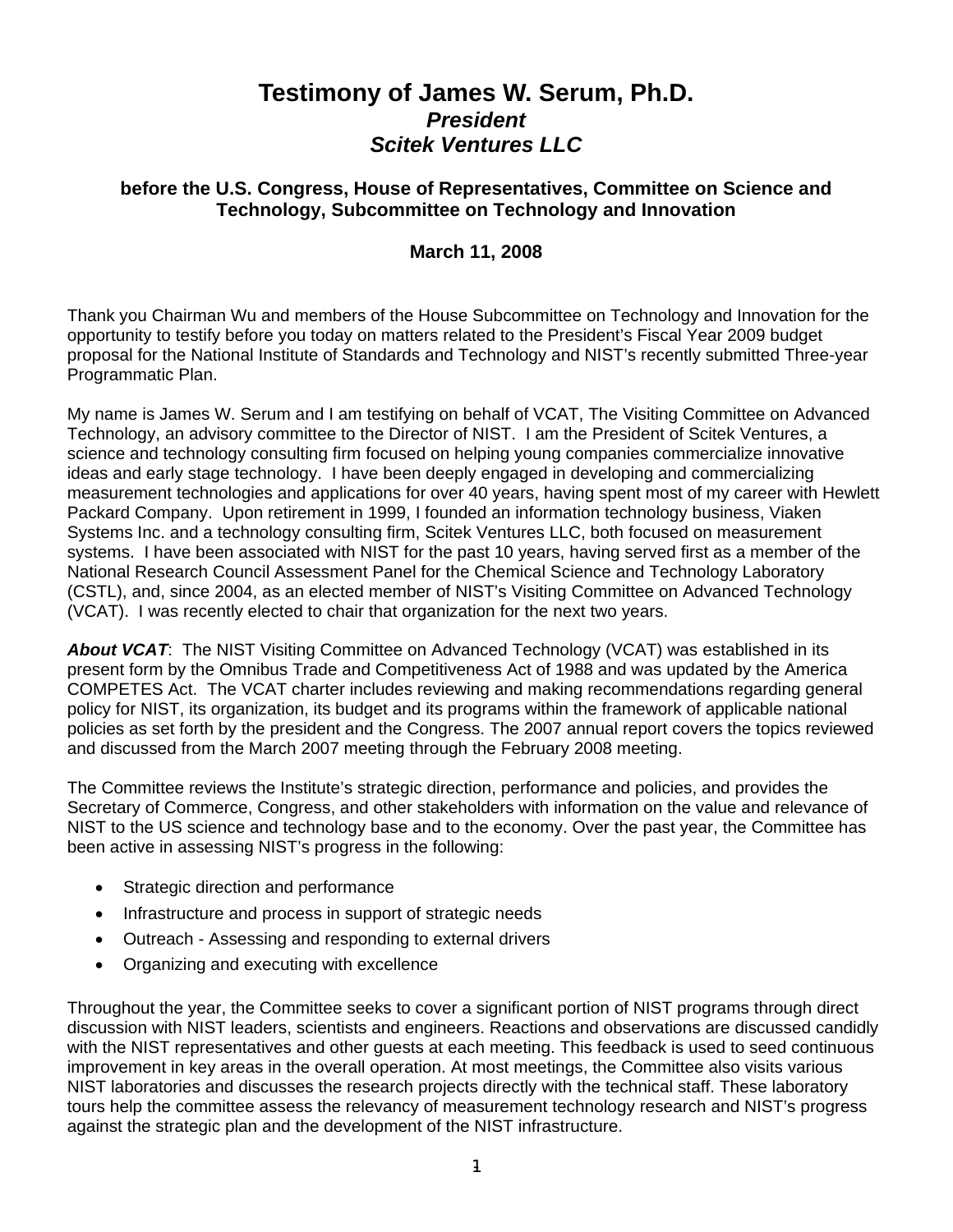Members of the Committee have careers in industry and in academia, and are selected solely on the basis of established records of distinguished service and eminence in their fields: research, engineering, business and other fields relevant to the NIST mission. Appointed by the NIST Director for staggered three year terms, the members have diverse backgrounds and provide a representative cross-section of traditional and emerging US industries.

In 2007, the VCAT created 3 subcommittees for Bioscience/Healthcare, Information Technology, and Nanotechnology as allowed by its charter, in order to more thoroughly explore and understand NIST's programs, competencies, organizational effectiveness and alignment with the industrial segment "customer" need. These subcommittees were chosen not only because of the size of the industry and impact on the US Economy but also, because each one cuts across a wide segment of the broad spectrum of US industry. The VCAT 2007 annual report provides the foundation for my testimony in this hearing.

I have been asked today to provide testimony on the VCAT's perspective related to NIST's current and future strategic investments. This includes our assessment of the proposed budget for 2009, alignment of the budget priorities with key technology investment areas, the NIST strategic planning process and the effectiveness of cross-laboratory coordination within NIST.

#### *Importance of Measurements to US Industrial Competitiveness:*

We believe that accurate and precise measurements and measurement technology provide the underpinning for economic success and competitiveness in almost all US industries -- whether it is for the Healthcare Sector, Information Technology, Homeland Security or traditional manufacturing. For example, the future economics and effectiveness of our healthcare industry depends on developing a thorough understanding of the cause of diseases and the development of specific therapeutics to treat those diseases. Only a few short years ago we hailed the announcement of the identification of the human genome. Yet today, inaccurate DNA measurements lead to incorrect and confusing conclusions about genetic causes of disease. Dramatic improvements need to be achieved relative to manufacture of DNA chips and application processes for interpreting the results from DNA chips. NIST can play a key role in developing standards and technologies for both DNA and protein measurements to enable and accelerate this critical industrial segment. A NIST report (The Economic Roles and Impacts of Technology Infrastructure, Gregory Tassey, 2008) describes many examples of the value of measurement technology in many industrial sectors.

## *VCAT General Observations about NIST:*

We believe that NIST is performing high quality, state-of-the-art measurement and technology research. Their equipment in general is current and provides for world class measurement of chemical, biological and physical parameters. Their staff is highly competent, and is validated through many peer awards including three Nobel Prizes since 1997. NIST is recognized world wide for its leadership in helping to develop industry standards and they are sought after to provide global leadership for international standards organizations. NIST has put a much-needed emphasis on its strategic planning in recent years, and it is the committee's view that they have shown considerable improvement. We observe that the quality of strategic planning continues to vary by organizational unit and program within NIST. We also observe that NIST has strong proactive programs to gain customer input from various industry sectors in which it is involved.

We recognize that NIST faces an immense challenge to balance its spending, resource allocation and research prioritization while serving such a broad group of industrial sectors from cement manufacturing to newer industry segments such as biotechnology, information technology and nanotechnology.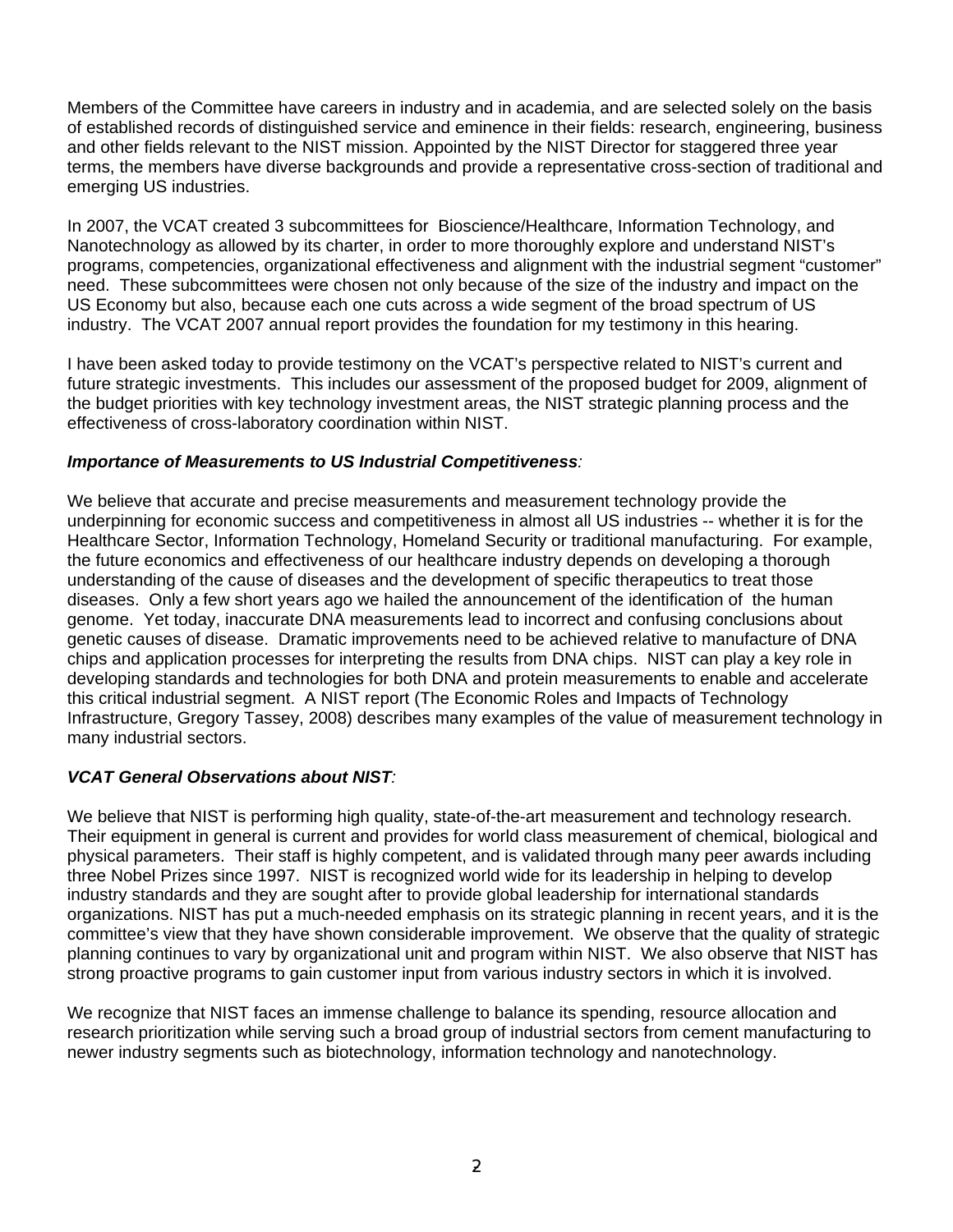## *NIST FY 2009 Budget Proposal:*

The VCAT has long believed that NIST is dramatically under funded to effectively accomplish its designated mission. The final 2008 budget – which was well below the levels requested by the President for the NIST laboratories -- has led to setbacks in initiating important new programs in bioscience and other areas. We are pleased that the 2009 proposed budget increases – if funded by Congress -- will allow these programs to get funded and launched. The development and maintenance of NIST standards have proven critical to the ongoing success of a very broad group of industrial sectors. Existing standards and reference materials need to be maintained at significant expense while simultaneously developing new measurement technologies and standards for industrial segments vital to our nation's competitiveness such as IT, Nanotechnology and Bioscience/Healthcare. NIST needs to be aggressive in finding new ways to maintain the credibility and integrity of existing standards and materials. Their NIST Traceable Reference Materials (or NTRM) program is an excellent example of possible approaches.

The VCAT is pleased with the proposed 22% increase in NIST's 2009 core budget. We support the proposed new initiatives for Nanotechnology EH&S (\$12M), Measurement Innovations in Bioscience (\$10M), National Cybersecurity Initiative (\$5M) and Optical Communication and Computing (\$5.8M), along with the other initiatives that were pending in FY 2008 and did not get funded – yet still are critical.

The ability to perform state-of-the-art measurement research depends on state-of-the-art facilities. Building environments related to vibration, temperature, humidity and environmental pollutants can prevent necessary measurements to be developed or standards enacted. VCAT applauds the investment in new and renovated facilities during the past several years and we support the continued facilities investment at Boulder, JILA and the Neutron Research Center (NCNR) in the 2009 proposed budget.

In summary, the VCAT strongly supports the proposed budget increase for NIST as part of the American Competitiveness Initiative and the America COMPETES Act.

#### *VCAT Focus on Information Technology, Bioscience/Healthcare and Nanotechnology:*

As stated earlier, in 2007 VCAT established 3 subcommittees on Bioscience/Healthcare, Nanotechnology, and Information Technology in order to more thoroughly explore NIST's programs and research in these very important technology and industry sectors. The following comments reflect a summary of our findings.

**Information Technology** – Key priorities include Cybersecurity (a 5 fold increase in malicious software was detected in 2007 compared to 2006), technology for sustainable "green" data centers for lower power consumption and less water cooling, standards for data archiving that enable representation of complex information in easily accessible, low capacity formats. We emphasize the importance of information technology to a wide number of industrial sectors including healthcare (electronic medical records, etc), nanotechnology and biotechnology.

VCAT strongly endorses NIST's research program in quantum computing and communication. NIST can make a significant contribution in developing metrics that reveal computing and communications capacity, security, compliance and reliability. The US is lagging in broadband capacity and better data is needed on national access to and use of high capacity data communication capabilities. The IT subcommittee recommends that NIST consider possible measurements and metrics to assist in the assessment of broadband access to Internet and related services in the United States.

The subcommittee recommends that NIST consider investigating computing requirements and algorithms used for climate and natural disaster modeling with the objective of validating them.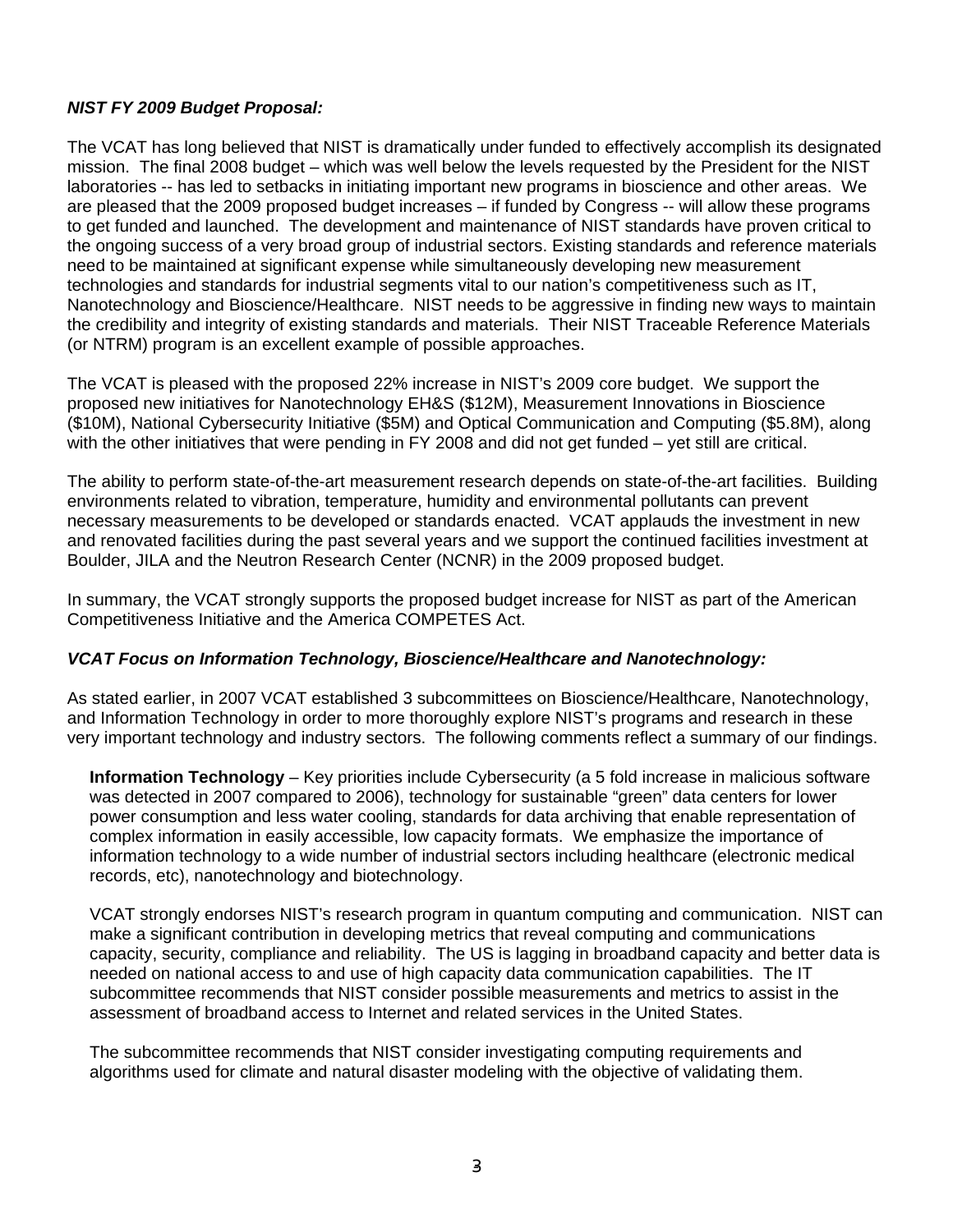**Bioscience/Healthcare** – NIST has a long history of developing measurements and standards for the Healthcare Industry when in 1918 NBS launched a dental materials group and in the 1920s, established X-ray radiation standards for imaging technicians. Some of the current research in bioimaging has been a result of the sustained effort in this research area. However, the amount of NIST research dollars dedicated to Bioscience/Healthcare is minute relative to the greater than \$2 Trillion dollar annual expenditure for this industrial sector. The need for development of advanced measurement technology to support the US Bioscience/Healthcare industries is vital. Despite the need and the enormous size of the industrial sector, there is no laboratory specifically devoted to supporting the bioscience/healthcare industry. Research projects are limited in scope and scale and are individually located in laboratories across many different sites. We believe that the current projects are well managed but in general we do not see an overall strategic plan to provide direction and prioritization. We believe that the staff has recognized these challenges and is making considerable effort to coordinate and cross fertilize their bioscience research projects. The bioscience/healthcare subcommittee is concerned about continuing under funding of this sector in the Three-year Programmatic Plan. The NIST management team has identified five areas of focus in 2007: Biospectroscopy, Cell and Tissue Measurement, DNA Technology, Structural Biology and Quantitative Imaging. While we support these program areas, most lack sufficient funding resources and applications expertise to be successful or to have a major impact. NIST has identified Bioimaging as one of its key opportunities. This is appropriate and has the potential to have a major impact on disease understanding and development of effective therapeutics in the future.

We applaud the America COMPETES act for doubling the NIST budget in the future. NIST staff is becoming quite proactive in gaining the "voice of the customer" related to prioritization of research programs for this industry segment. A NIST conference is scheduled in October with the specific purpose of gaining expert feedback on measurement priorities for innovation in bioscience. The NIST staff and Bioscience/Healthcare subcommittee worked in excellent harmony during 2007 to focus on priorities and future measurement needs. We would like to see a comprehensive strategic plan developed for Bioscience/Healthcare in 2008.

**Nanotechnology –** The National Nanotechnology Initiative (NNI) provides the foundation for NIST's work in this area. The US government spends over \$1 Billion dollars annually in these efforts. Within NIST, a new Center for Nano Science and Technology (CNST) has been established and the VCAT subcommittee has reviewed NIST's efforts as part of the overall NNI activity. The component areas in this initiative include; nanoscale phenomena and processes, nanoscale devices, instrumentation research and metrology and standards for nanotechnology. A major US issue relates to the environmental health and safety of nanomaterials. In response to widespread concerns about the responsible development of nanotechnology as well as a recommendation by VCAT, NIST initiated in 2007 a program to develop standards and metrics associated with the responsible development of nanotechnology. We support this program and caution them to develop appropriate toxicology applications partnerships rather than bringing this expertise inside. Although the Nanotechnology programs are highly distributed, it is VCAT's assessment that they are well run and well coordinated.

Concerning CNST, we find that with respect to the Nanofabrication facility as well as the research programs residing in CNST, there has been significant progress in planning and execution of both elements. The acquisition, installation and commissioning of the major equipment for CNST is essentially complete. Approximately 85% of the planned technical personnel have been hired or authorized under existing funding. Completion of the personnel and equipment ramp-ups will require restoration of the funds deleted from the FY2008 budget to at least the level in the President's proposed 2009 budget. The Nanofab facility is intended to serve both internal and external users. As the facility is gearing up, its primary users remain internal and academic. A person has been recently hired to run the new facility with one of his specific responsibilities to grow industry representation among its users. We have reviewed the industrial interactions to date and the goals for establishing external partnerships. We believe that CNST management recognizes the importance and priority of developing these external partnerships. Still developing are NIST internal partnerships, which involve the following OU's: MSEL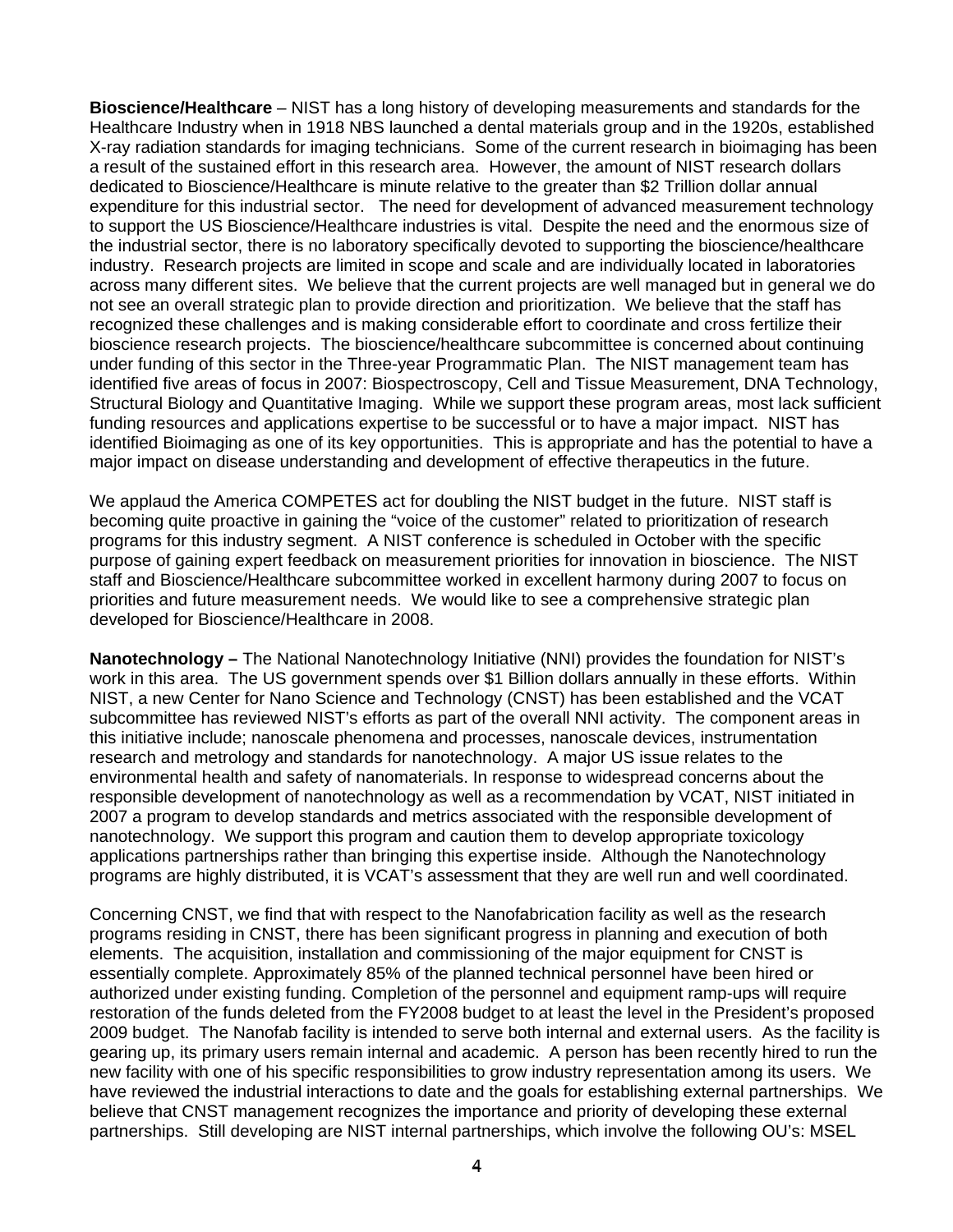(Nanomagnetics; thin film nanostructure, bistable switch; probe beams); EEEL (Nanomagnetics; low noise sensors; theory; magnetization dynamics) ITL (Nanomagnetics; domain properties); CSTL (Atomic Scale Measurement; atom switching dynamics); PL, (Nanofabrication; edge roughness). Other connections and projects are under consideration. A Nanotechnology Coordinating Council is being established within NIST and we recommend that this council work to enhance collaborations through all relevant OU's involved with nanotechnology.

## *VCAT assessment of the Three-year Programmatic Plan:*

The foundation of an effective strategic plan is a clear mission and an accurate identification of the Core Competencies of the organization. NIST has a concise mission statement focused on innovation and industrial competitiveness through measurement science, technology and standards. The organization has appropriately articulated its competencies as measurement science, rigorous traceability, and development and use of standards.

The VCAT committee did not have access to the Three-year Programmatic Plan with sufficient time to thoroughly evaluate and critique its content this year. However, the following comments reflect the consensus feedback of VCAT members at its last meeting plus my personal feedback as the VCAT chairperson having reviewed the document more completely following the last VCAT meeting.

Overall, the Three-year Programmatic Plan represents a comprehensive strategic document that reflects clearly the goals of the organization, its core competencies, current research priorities as well as identification of future measurement needs and a discussion about how technology priorities will be established in the future. NIST has improved significantly in its overall strategic planning process as evidenced by this document. However, the process is not yet implemented consistently throughout the organization.

The committee endorses the four pillars of strategic planning found in the 3 year strategic plan:

- Enhanced Stakeholder outreach and identification of critical measurement and technology challenges;
- Strategic, multi-year investment framework
- Development of infrastructure to optimize and support the Nation's technological and organizational innovation – and staff/equipment to succeed
- Rigorous evaluation of all NIST investments

As stated previously, The NIST organization is constantly faced with the formidable challenge of establishing appropriate program and technology priorities across an extremely broad area of industries and technologies. They have identified stakeholders both within the government (OMB, OSTP, PCAST, NSTC and DOC) and across industries that have or can help establish those priorities related to US innovation and industrial competitiveness. In addition, NIST has proactively conducted workshops and programs such as USMS (United States Measurement System) to gain feedback on the critical needs for measurement in US Industry. Those have led to more than 700 measurement needs being identified. We encourage NIST management to continue to evaluate and integrate these diverse lists of measurement needs into more focused programs with adequate goals and deliverables and a visible process for establishing priorities.

The committee agrees with the Core Competencies identified in the 3-year plan:

- Measurement science
- Rigorous measurement traceability
- Development and use of standards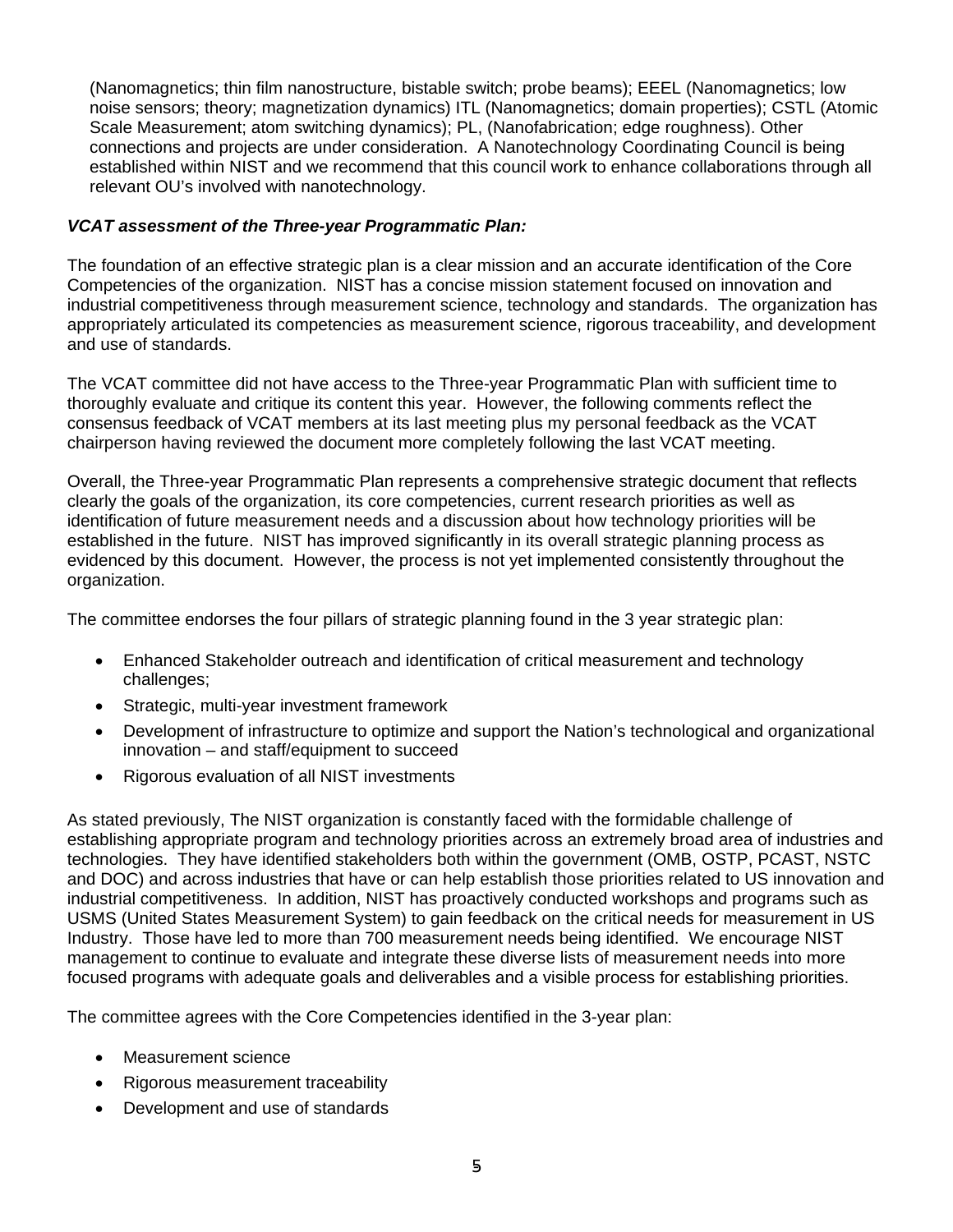We agree with NIST that biotechnology, advanced nano materials and IT infrastructure and communications are areas in which strategic investments are needed. We also endorse the report's detailing of the construction and renovation needs described in the appendix.

We strongly endorse NIST's proposed project evaluation strategy, in particular the seven Heilmeier questions listed below from the Defense Advanced Research Projects Agency (DARPA) adapted to NIST's work. We do not currently see these strategic questions being effectively implemented throughout the organization:

- What is the problem and why is it hard?
- How is it solved today and by whom?
- What is the new technical idea and why can we succeed now?
- Why should NIST do this?
- What is the impact if successful and who would care?
- How will you measure progress?
- How much and how long?

We believe that the current and pending budget initiatives to: Strengthen Core Competencies, Address Rapidly Developing Technology, Expand the Frontier of Measurement Science and Meeting Critical National Needs, are appropriate. We support technology measurement advancements in optical computing and communication, nanotechnology, and alternative energy research. NIST has identified quantum information science, nanotechnology and Bioscience as High Risk, High Reward areas of focus. Members of the Bioscience Subcommittee consider Bioscience/Healthcare research as a critical priority and would encourage a significantly higher investment in the short term than is currently proposed.

The committee is satisfied that NIST has a vigorous process for consulting with customers, industry and academia for purposes of formulating its strategic and tactical plans.

VCAT supports NIST's commitment to phasing in and phasing out of programs and agrees with NIST's investment posture in quantum science, atomic, molecular and optical physics.

Finally, we concur with NIST that it must be responsive to mandates (e.g. Help America Vote Act) and to other national needs in manufacturing, energy demand and supply, climate change measurement, modeling and analysis and safety in commerce. The committee notes the extensive collaboration undertaken by NIST and recommends continued support for these wide-ranging activities.

The VCAT endorses the articulation of the issues surrounding Nanotechnology Measurement Science and the movement of Nanotechnology from discovery to manufacture. The importance of this field to both US technological leadership and industrial competitiveness is clearly described. The negative impact of the 2008 budget on the important role NIST must play in the responsible development of nanotechnology cannot be overemphasized. We agree with the assessment of the importance of enhancing the NIST Center for Neutron Research but suggest that the case could be even stronger by enhancing the important symbiosis between NCNR and CNST.

#### *NIST Strategic Planning, Technology Prioritization Processes and Organizational Effectiveness:*

NIST has a clear mission and understands its core competencies. They recognize the importance of getting stakeholder and customer feedback into their processes for establishing priorities for technology and research programs and we believe that they have incorporated effective methods to gain the "voice of the customer". We commend them for working to make this a part of the NIST culture but observe that these practices are not yet uniform throughout the organization.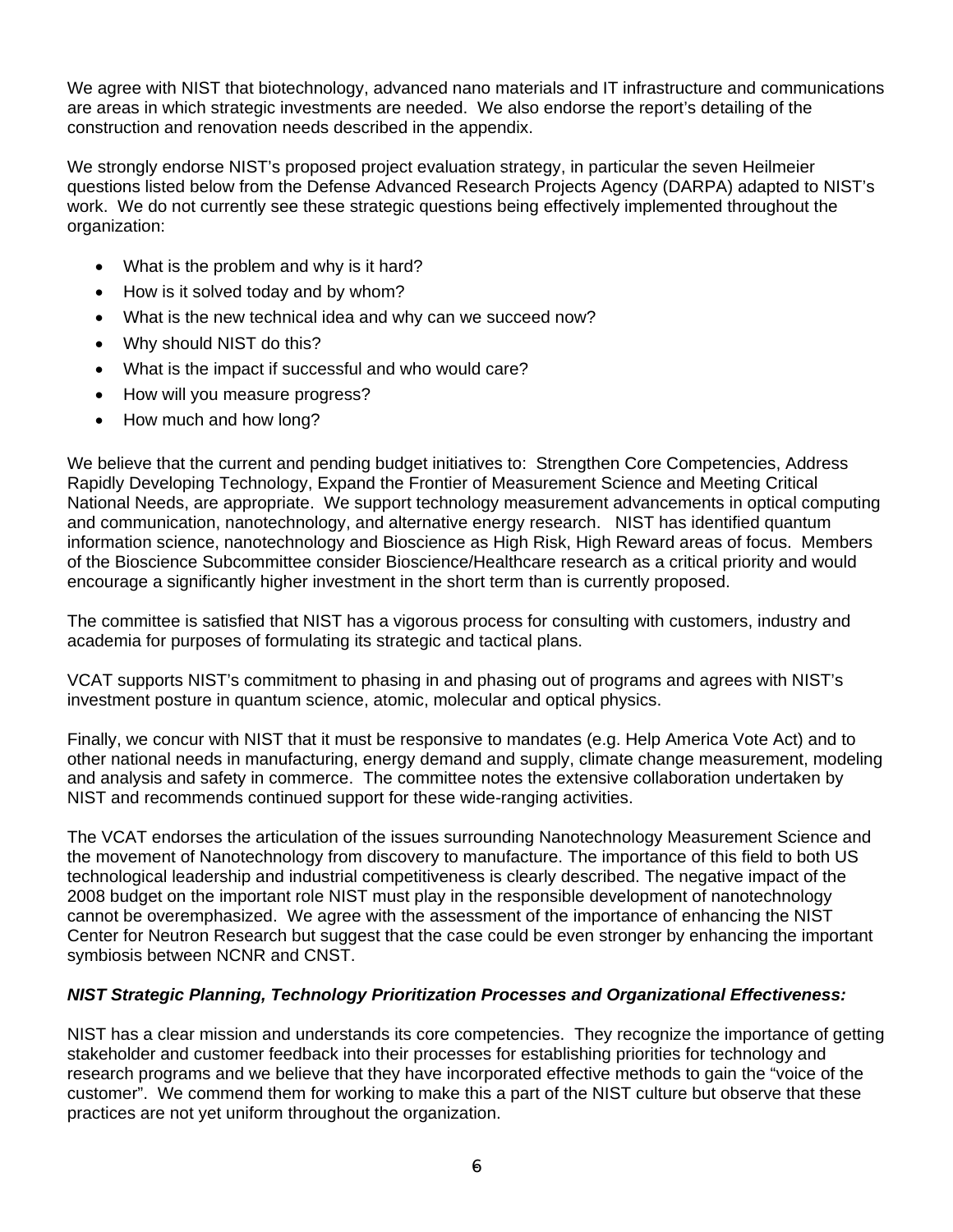During recent years, VCAT has recommended an improvement in strategic planning, particularly a strong demonstrated link between strategic plans, priority setting and selecting and staffing projects. Although NIST has developed strategic plans such as the NIST 2010 document and the USMS document, the committee has not been able to fully embrace and evaluate the programs and priorities within an overall strategic framework. We would attribute this at least in part to the lack of sufficiently clear links between strategy, programs and the prioritization processes. The current Three-year Programmatic Plan appears to be a good foundation for better strategic dialog between NIST staff and VCAT.

Due to NIST's expertise in measurement systems and standards, they are often called upon to initiate "ad hoc" studies for the benefit of the nation, such as the study of the World Trade Center disaster and the Help America Vote Act. We support these efforts and recognize their importance but they have the capability of distracting from the strategic mission and vision of the organization. Care must be taken to effectively manage external influences and requests.

It is a always difficult for any organization to stop projects that are no longer of critical priority or that are not producing expected results in order to dedicate those resources and funds to more important projects and priorities. NIST has been proactive in this area and VCAT applauds these efforts. However, it is our belief that NIST still has too many programs that are not sufficiently coordinated and appropriately funded and staffed to achieve the desired projects and program goals. We also recognize the need for independent pioneering research of the type that provides the foundation for "innovation in US industry" and we do not propose that every project be managed and coordinated within defined strategic programs. A balance is entirely appropriate.

A "metrology" organization such as NIST should be able to evaluate its own effectiveness in serving their customers. In recent years, NIST has authorized independent outside evaluation studies to determine the leverage of dollars invested in NIST compared to its "value" to a particular industrial segment. An average return on investment (ROI) is reported to be 44:1, a very impressive number and a number which we consider to be a conservative calculation. One may conclude that at least those programs chosen for evaluation were highly effective and chosen properly to effectively and efficiently benefit US industry.

Organizationally, NIST laboratories are primarily structured by disciplines and technology including Information Technology, Chemical Science and Technology, Physics, Electronics and Electrical Engineering, Manufacturing Engineering, Materials Science and Engineering, Neutron Research, and Building and Fire Research. No structure can effectively reflect the rapidly changing needs in the industries that NIST serves and the technologies and applications that it needs to develop and standardize. It is our impression that historically research projects were chosen within these "silos" according to perceived industry need and capability within the laboratory. It is evident that NIST has now become proactive in establishing NIST wide programs that require coordination across organizational boundaries for access to innovative ideas, technology and applications expertise. We also observe that cross fertilization of ideas and expertise is becoming an integral part of the NIST culture. We observe a new vigor for cross laboratory coordination for key technology areas such as information technology, nanotechnology and bioscience and we encourage it to become a pervasive behavior throughout the organization. We urge caution, that as new initiatives are launched, an appropriate assessment is made of necessary resources and expertise and plans are developed to acquire that expertise or partner within the organization or externally. There are numerous examples of cross department coordination and the creation of external partnerships to gain access to new technology and expertise needed to accomplish their goals. An internal example is the new Nanotechnology program to explore environmental, health and safety issues utilizing resources from the Chemical Science and Technology Laboratory but also many of the other NIST labs. The Hollings Marine Laboratory in South Carolina represents an outstanding partnership with NOAA to gain applications expertise in marine biology. We believe that this type of relationship can serve as a model for future partnerships where applications expertise in a particular field is necessary, for example in pursuing measurement solutions for the field of Diagnostics in Healthcare.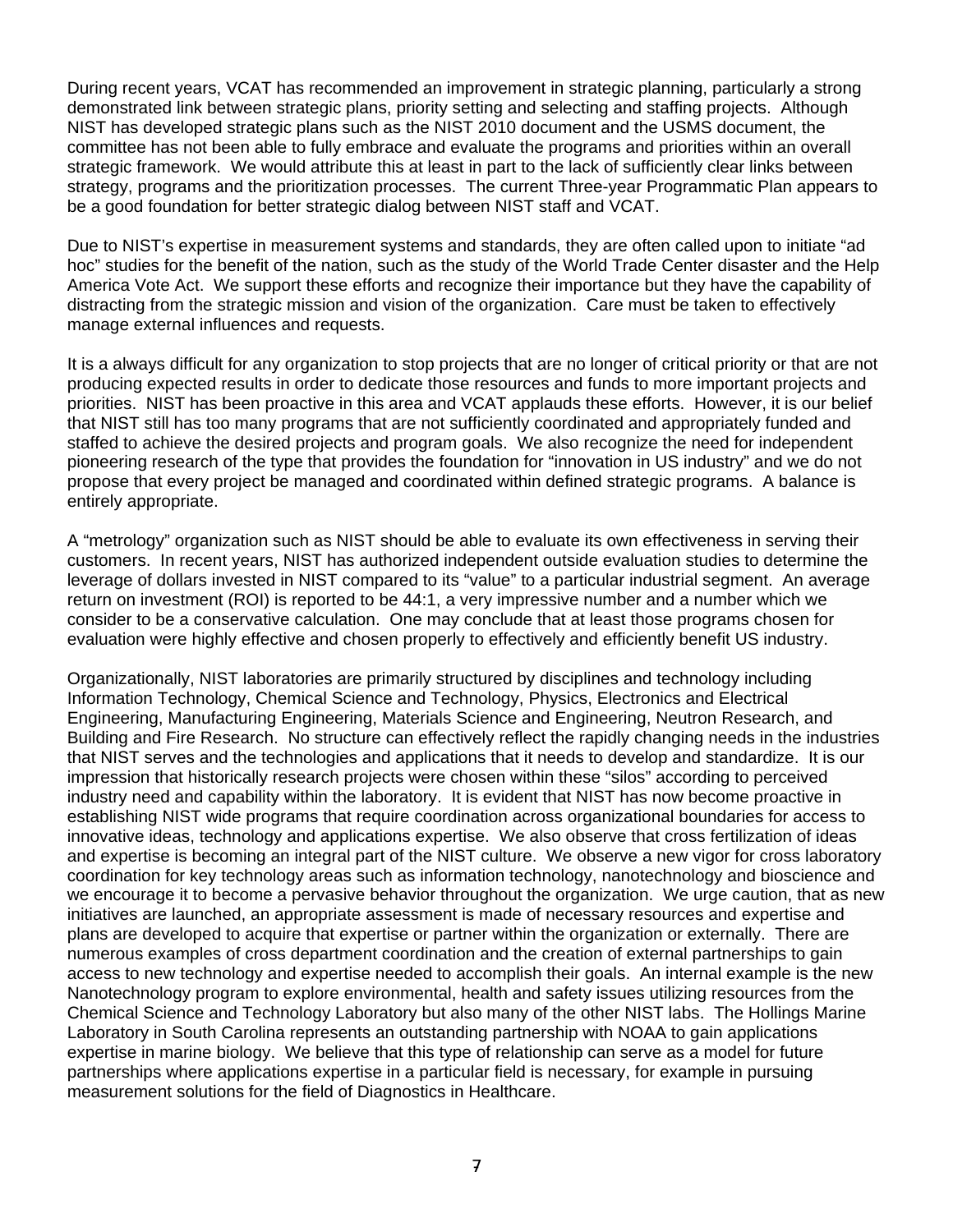Research in Information Technology including optical computing and communication, cybersecurity, and data structures permeate most industrial sectors – so it is not surprising that each of the NIST laboratories relies heavily on IT-related research in order to perform their missions. The IT lab, with a strict focus on IT, has been proactively coordinating its efforts across all relevant parts of the NIST organization to assure efficiency and effectiveness of its programs. (See IT subcommittee summary for more detail).

The VCAT 2007 Annual Report provides much more detail regarding our findings and recommendations.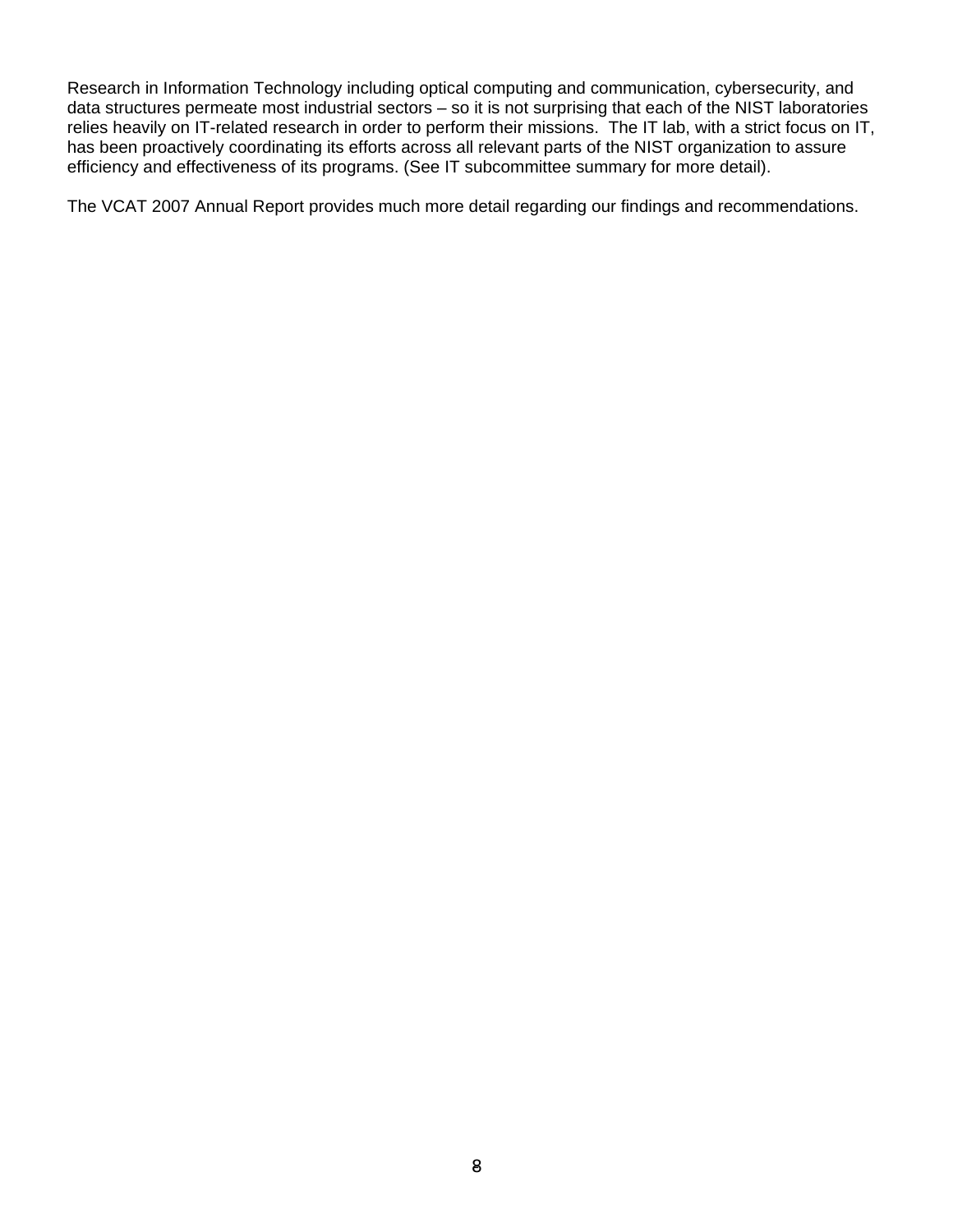#### **Biography of James W. Serum**

Dr. Serum received a B. A. in Chemistry from Hope College and was awarded a Ph.D. degree in Organic Chemistry in 1969 from the University of Colorado. His doctorate research was directed toward studies in Mass Spectrometry. Following his graduate studies, he taught and did research at the University of Ghent, Belgium. He spent a year at Rice University as a Welch Fellow, and then joined the staff at Cornell University as Director of the National Institutes of Health High Resolution Mass Spectrometry Facility.

Dr. Serum joined the Hewlett-Packard Company in 1973 as Applications Chemist for Mass Spectrometry. Since then he has held a number of management positions, including Technical Support Manager for Mass Spectrometry in Europe (Paris, France); Marketing Manager for Mass Spectrometry and Spectroscopy at the Scientific Instruments Division; R&D Manager at the same division; and R&D Manager for the Avondale Division (Laboratory Automation and Chromatography Instrumentation). Since 1984 he has held business unit level positions as Operations Manager for Laboratory Automation Systems, Automated Chemical Systems Operation and Analytical Group Research & Development Manager. In 1992 Dr. Serum was named General Manager for Mass Spectrometry, Infrared, and Protein Chemical Systems. He was the founder of HP's Bioscience Products business. He has served as chairman of HP's Bioscience Council, co-chairman of the Hewlett-Packard R&D Council and the Pharmaceutical Business Council. He retired from Hewlett Packard in August 1999 to co-found Viaken Systems Inc, where he was a Director and served as Executive Vice President and Chief Operating Officer. Dr. Serum has been a Venture Partner with Flagship Ventures and currently serves as President of SciTek Ventures, a science and technology consulting firm that he founded in 2002. In 2002 he was elected as a lifetime National Associate of the National Academy of Sciences and in 2004 he was elected to serve on the Visiting Committee for Advanced Technology of NIST. In 2005, Dr. Serum was named to the President's Advisory Board for Advanced Technology at the Research Corporation. In 2008 he was elected Chairman of NIST's Visiting Committee on Advanced Technology. Dr. Serum has served or currently serves as a member of the Board of Directors for a number of emerging technology based companies.

#### **OTHER PROFESSIONAL ACTIVITIES**

- Member of National Academy of Sciences task force on the Future of Analytical Chemistry in the U.S.(1986)
- Member of National Science Foundation task force to Review Policy for Science Education in the U. S. (1987)
- Invited speaker at numerous educational meetings and conferences on Science Education
- Past member of Hewlett-Packard Education Relations Board
- Review Panel for Hewlett-Packard Grants Program for Analytical Chemistry (1989-1992)
- Member of Science & Technology Board, College of Letters and Science, James Madison University (1988-1993)
- Member of Board of Directors, Biotechnology Research and Development Corporation (1988-1994)
- Member of the National Institute of Standards and Technology (NIST) technology assessment panel (1990-1992)
- Counselor (alt), Analytical Chemistry Division, American Chemical Society (1992- 1995)
- Member of the Board, Center for Photochemical Sciences, Bowling Green State University (1994-Present)
- Member of ACS subcommittee for improvement of chemistry curriculum (1994-1995
- Member of National Research Council, Committee on Undergraduate Science Education (1996-2001)
- Member of National Research Council, Committee on A National Digital Library (1997)
- Chairperson, NRC Review committee on National Math Standards (1999)
- Member & Vice Chairman of Board of Assessment for Chemical Science & Technology Laboratory, NIST ('97-'01)
- Chairman of Board of Assessment for CSTL, National Institute of Standards and Technology ('01-'03)
- Member National Research Council Committee on Undergraduate Science Education (02-03)
- National Associate (life), National Academy of Sciences (2002)
- Member of Visiting Committee for Advanced Technology, NIST (2004-'09, Vice Chair 2007-2008, Chair 2008-2010)
- President's Advisory Board for Advanced Technology, Research Corporation (2005- present)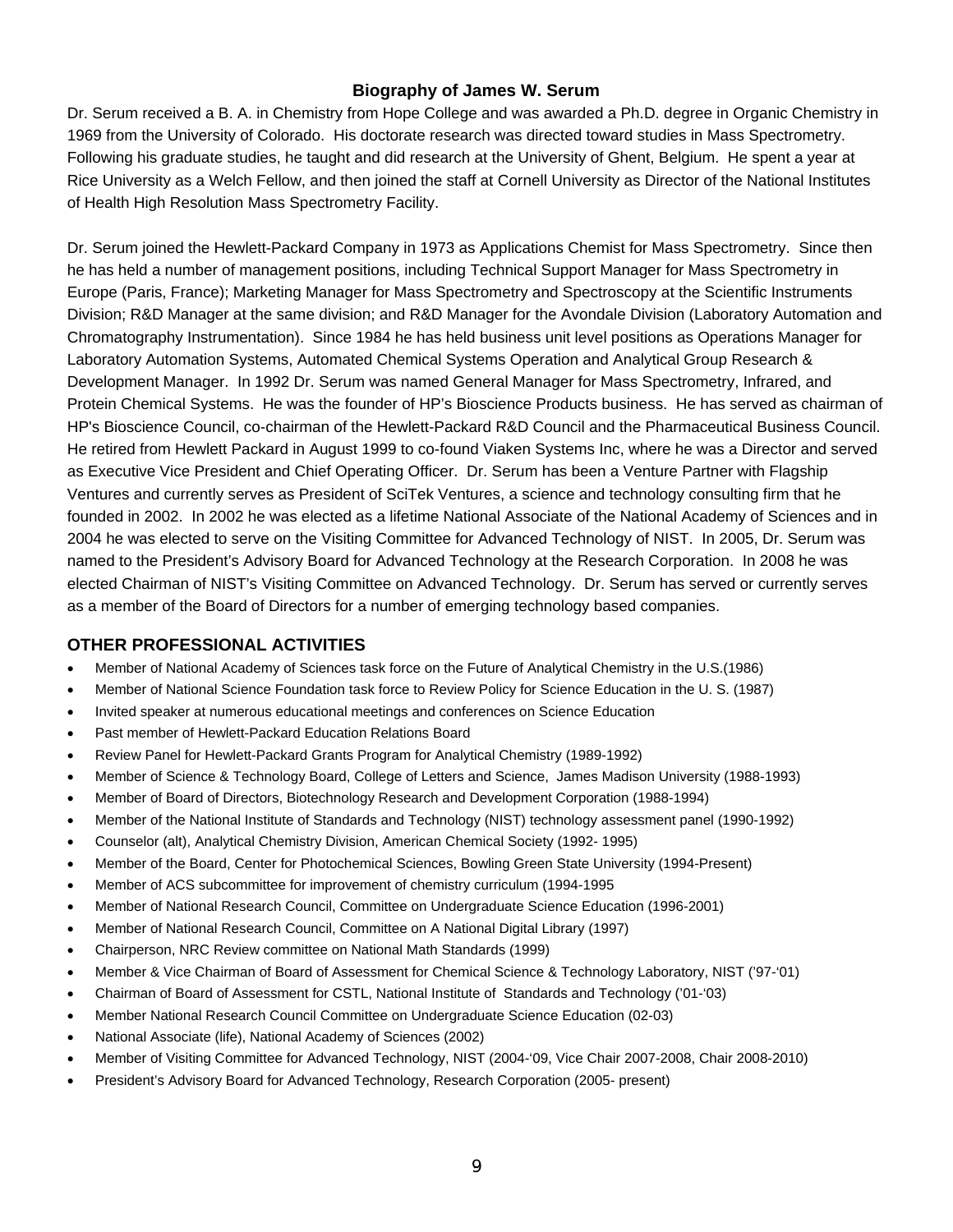### **U.S. HOUSE OF REPRESENTATIVES COMMITTEE ON SCIENCE AND TECHNOLOGY SUBCOMMITTEE ON TECHNOLOGY AND INNOVATION HEARING ON**

## *NIST'S FY 2009 BUDGET REQUEST: WHAT ARE THE RIGHT TECHNOLOGY INVESTMENTS TO PROMOTE US INNOVATION AND COMPETITIVENESS?*

### **March 11, 2008**

## **Questions for the Record Submitted to Dr. James Serum Chair Visiting Committee on Advanced Technology (VCAT)**

#### Questions Submitted by Subcommittee Chairman Wu

1. Is NIST's current level of investment in cyber security adequate? What are the areas of cyber security in which NIST can have the greatest impact, given its specific competencies?

RESPONSE: Cyber security is critical to the economic and national security interests of the United States and NIST is essential to the success of our country's cybersecurity efforts with research programs that address topics as diverse as the development of measurement systems necessary to evaluate the efficacy of current cybersecurity strategies to developing the most advanced and secure quantum encryption technologies available. As part of the NIST's proposed budget growth under the ACI and now under the COMPETES Act, NIST has been working to grow its programs and capabilities in this essential area with initiatives submitted in FY07, FY08, and FY09. Unfortunately, NIST is chronically under funded and the full potential of NIST in these areas remains unrealized.

Increased investment would enable NIST to assist in the propagation of measurement software to assess the level of cyber-infection, botnet growth, spam, and other cyber-hazards found in computers connected to the Internet or on private corporate and Government networks. There is no reason for NIST to compete with commercial sector companies in the production of anti-virus (or anti-malware) tools, but NIST can be very helpful in the development of metrics and measures of gross infections in computers in the government, private sector, and general user population. NIST can also be very helpful in analyzing risks associated with the aggregation of health and financial information and the protection of such information from unauthorized access and use. Given sufficient funding NIST is poised to have significant impact in a number of fundamental security technologies such as: cryptography, risk management, biometrics, tokens, industrial controls, operating system security, security protocols, authentication, and quantum encryption. In addition, NIST has experience in design usability of information systems and can establish broad based framework solutions that cut across independent, proprietary solutions. Furthermore, NIST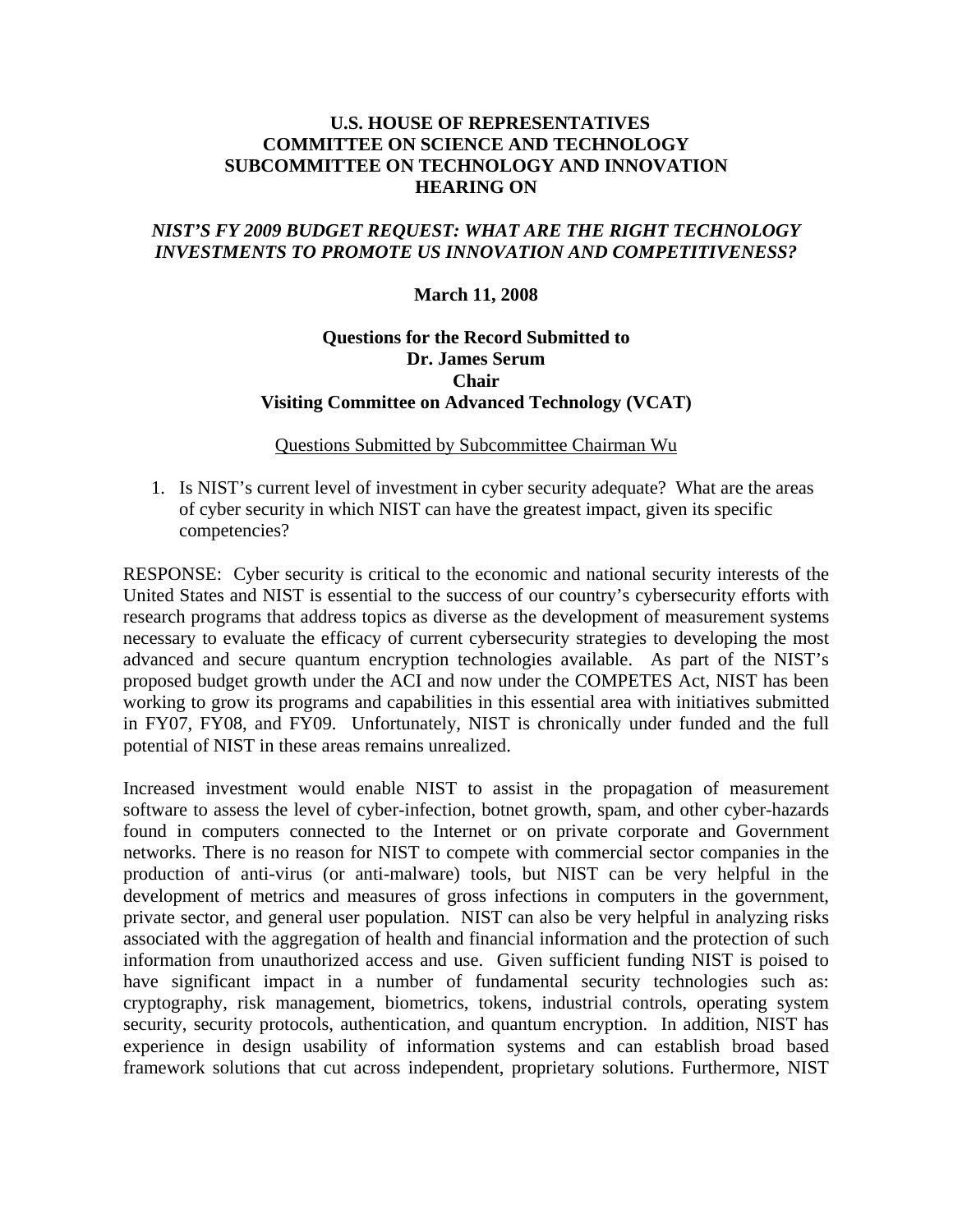has the strategic relationships with IT system developers and vendors to promote adoption of the research results.

2. How did NIST determine the size of the FY09 biotechnology initiative (\$10 million)? Is this level of funding adequate? How should NIST identify the appropriate external strategic partners to work with in expanding its investments in the life sciences?

RESPONSE: NIST has for many years, recognized the importance of bioscience research as part of its overall Healthcare Program, however, as NIST is chronically underfunded and is simultaneously called upon to support critical measurement needs in a number of fields, the VCAT Bioscience/Healthcare Subcommittee considers the NIST funds available to target challenges in the Biosciences and Healthcare to be grossly inadequate and new funding is required. We, the VCAT, have worked closely with the NIST staff, with excellent synergy, to focus and direct research to areas of greatest need in bioscience. NIST has been working to ensure that their projected budget growth under the ACI is targeted to have maximum impact. As part of this planning process, NIST has determined that expanding their capabilities to address the measurements and standards needs of the biotech and life sciences communities is of key strategic importance. NIST has defined its role in the biosciences as leveraging its expertise in the quantitative physical and informational sciences to provide the measurement infrastructure necessary for enabling increased innovation in this area, and to provide confidence for measurements of complex biological systems. To develop a robust measurement capability, NIST has been reaching out to stakeholders that include government, industry, and academia (examples include: FDA, NIH, Pharma, Amgen, Genetech, Merck, the Institute for Systems Biology, California Institute of Technology, the Mayo Clinic, and other organizations) to identify critical measurement needs of the biosciences community. The FY 2009 initiative, *Measurements and Standards to Accelerate Innovation in the Biosciences*, reflects this input. It targets the need for quantitative, traceable measurements and standards for biomarkers, the ability to quantitatively make simultaneous multiplexed measurements of multiple biological molecules (including genes, proteins, RNA, etc.), and the informatics and computational tools and standards to manage and manipulate the tremendous amounts of data generated by biological experimentation. Given the range of NIST budget growth in FY 2009 under the President's proposal and the other priority areas that also require additional resources, NIST leadership felt that the \$10 million requested in the President's budget for this initiative would provide a sufficient amount of resources *to begin to acquire* the appropriate expertise and resources necessary for building up a foundation to meet anticipated future needs in biosciences measurement. We, the VCAT, agree that this is a good beginning but the amount should be significantly increased in coming years. It is our understanding that NIST plans additional growth in this area in the coming years.

As NIST expands investments in the life sciences, they plan to continue to work with stakeholders to continue our efforts in identifying other critical measurements and standards needs. As part of this planning process, NIST is working with the University of Maryland Biotechnology Institute to sponsor a meeting entitled "Accelerating Innovation in 21st Century Biosciences: *Identifying the Measurement Standards and Technological Challenges".* The meeting will be held from October 20-22, 2008, at NIST and will be open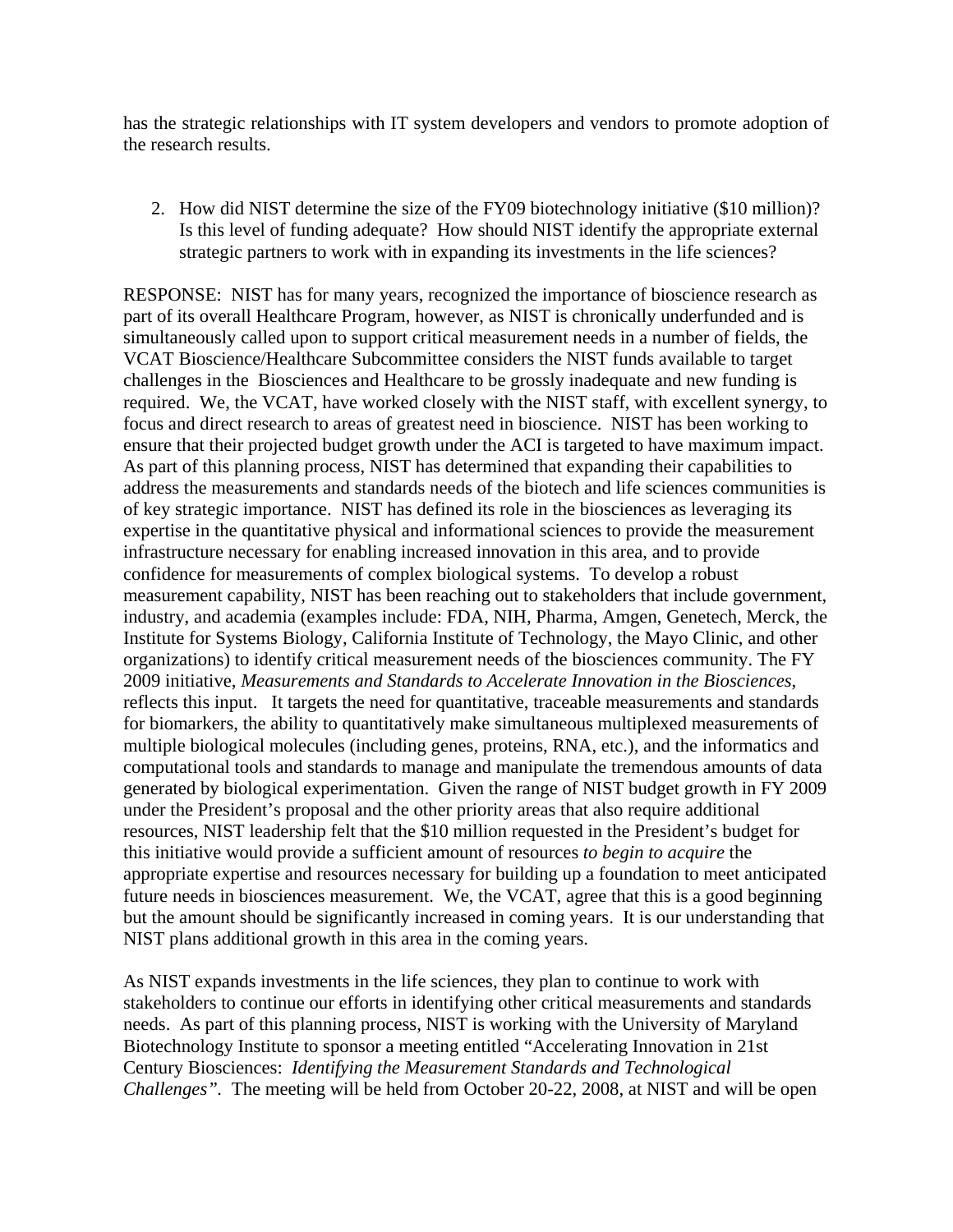to leaders from industry, academia, and government. Details of the meeting can be found at <http://www.cstl.nist.gov/Biosciences.html>. Input from this meeting and other outreach activities will form the basis of NIST's strategic plan for future program expansion in the biosciences. NIST intends to reach out intensively to a wide cross-section of the biosciences and health community to ensure that they are properly focused and resourced. VCAT has participated in this planning process and supports the activities as they are currently defined. External feedback will also be gained through a variety of one-on-one meetings as well as group contacts with key players in the field. We believe that this activity will indeed assist them in developing a comprehensive Strategic Plan and provide the foundation for greater investment in this critical area of measurement science.

3. In each of the last five years, NIST has spent approximately 20 percent of its research budget on nanotechnology, the highest percentage of all the agencies in the National Nanotechnology Initiative. Is this an appropriate level of investment in this one technology area? How is NIST ensuring that nanotechnology work is coordinated across labs?

RESPONSE: On the surface, a 20% investment in nanotechnology seems high. However, the VCAT Nanotechnology subcommittee has been deeply involved with the NIST staff during the past two years and we support the efforts underway. A deeper dive into applications of nanotechnology and the actual research being conducted at NIST supports their current level of research. The focus of a majority of research at NIST is the advancement and application of measurement science. This work relies increasingly upon advances at the nanoscale – one billionth of a meter – and smaller (the single atom, ion, photon, electron, etc.) It is a natural development as the capabilities and needs of science and industry have advanced, and it has been part of NIST's measurement science strategy before the term "nanotechnology" became commonly used.

The label nanotechnology is, in fact, a broad one, linked mainly to the size at which a material is being fabricated or examined. So it is relevant to multiple disciplines ranging from physics, chemistry, and materials science to electronics, building and fire research, and information technology. That also makes nanotechnology relevant to many scientific and engineering advances and industrial applications being pursued by the customers served by NIST—and makes NIST measurement-oriented contributions important to the nanotechnology revolution. This multidisciplinary, multi-sector involvement explains the relatively high percentage of work at NIST that is classified as nanotechnology. It should be expected that a good percentage of NIST's work in nanotechnology also can be classified with other labels, such as "materials science" or "bioscience" or "electronics." This work is conducted and prioritized by current and future needs of industry, academia, and government for measurement-based advances. The National Nanotechnology Initiative is the overarching government effort to identify and address nanotechnology needs, and NIST's priorities are derived from this cooperative planning effort and supplemented by information provided by NIST's primary customers and potential customers in industry, academia, and government.

The *Nanotechnology: Discovery to Manufacture* initiative and the *Nanotechnology: Environment, Health, and Safety Infrastructure* initiative are two FY 2009 budget initiatives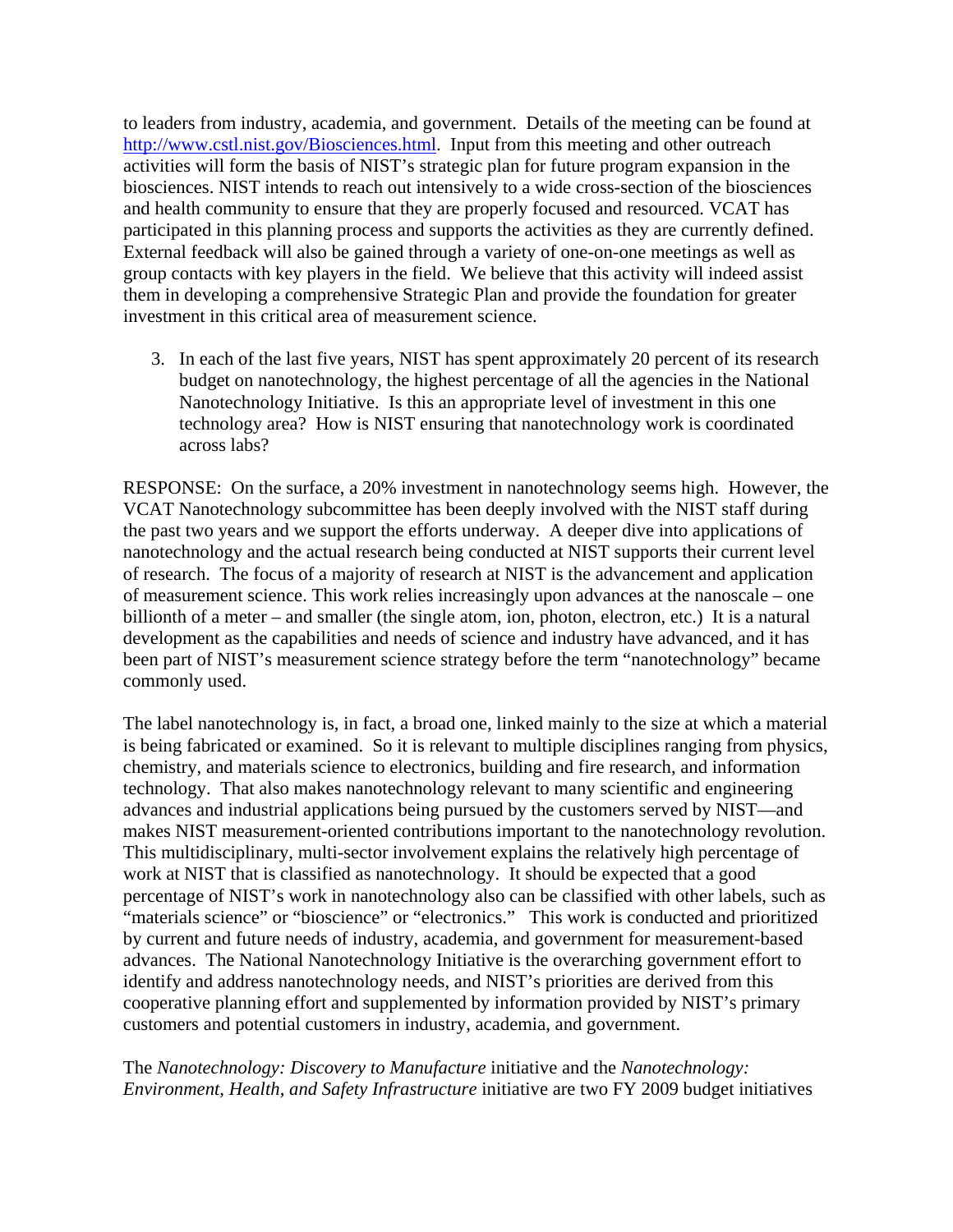that tackle specific challenges in the development and manufacture of nano-devices, or products incorporating nanomaterials. Both of these initiatives were mapped out and planned after significant consultation and coordination with multiple stakeholders through interagency working groups, and technical workshops. Moreover, it fits into a multi-year matrix of phased investments in nanotechnology that NIST developed with the active involvement of leaders of all laboratories at NIST working on nanotechnology. The final decision about these planned, phased investments was made by the NIST Director.

I have addressed the question of NIST coordination and cooperation within NNI and across government and research organizations. The VCAT has also worked with NIST staff in creating an effective coordinating function within their own laboratories. Consistent with VCAT's recommendation in 2008, NIST has recently established a Nano-Information Council under the direction of CNST Director Bob Celotta to facilitate the coordination of nanorelated work.

# **Questions Submitted by Subcommittee Ranking Member Gingrey**

1. You state in your testimony that the quality of strategic planning within NIST varies, but the agency has been largely successful in soliciting the views and needs of outside collaborators from industry. What areas need improvement?

RESPONSE: As indicated in my congressional testimony, during the past 5 years, VCAT has repeatedly emphasized the need for improved strategic planning throughout the NIST organization. We have observed a progressive improvement in their strategic planning process. In response to the planned budget doubling outlined in the American Competitiveness Initiative, NIST fully recognizes the need for a comprehensive strategic plan and has developed a strategic approach that is intended to establish the programs, plans, and infrastructure necessary to more than double NIST's impact on the economy. As part of this plan they indicate that they will:

- 1) Target research efforts on technologies that are set to drive innovation in the  $21<sup>st</sup>$  century
- 2) Identify and address the critical measurement barriers to innovation.
- 3) Evaluate NIST's facilities to ensure adequate capacity and capabilities exist to meet current and projected industry and university needs.
- 4) Support academia and industry by enhancing the capabilities and capacity of NIST's User Facilities.
- 5) Develop an expanded federal toolset for support of technology innovation and industrial competitiveness

One of the greatest challenges of strategic planning for NIST relates to the tremendous diversity of critical measurement research across a wide number of industrial sectors within their "mission". They must educate a broad number of employees to understand the strategic planning process and to make strategic planning pervasive across the entire organization. Not all NIST research should fit neatly into the strategic plan (by design to encourage basic innovation research) but the senior staff must carefully determine those projects that should fit